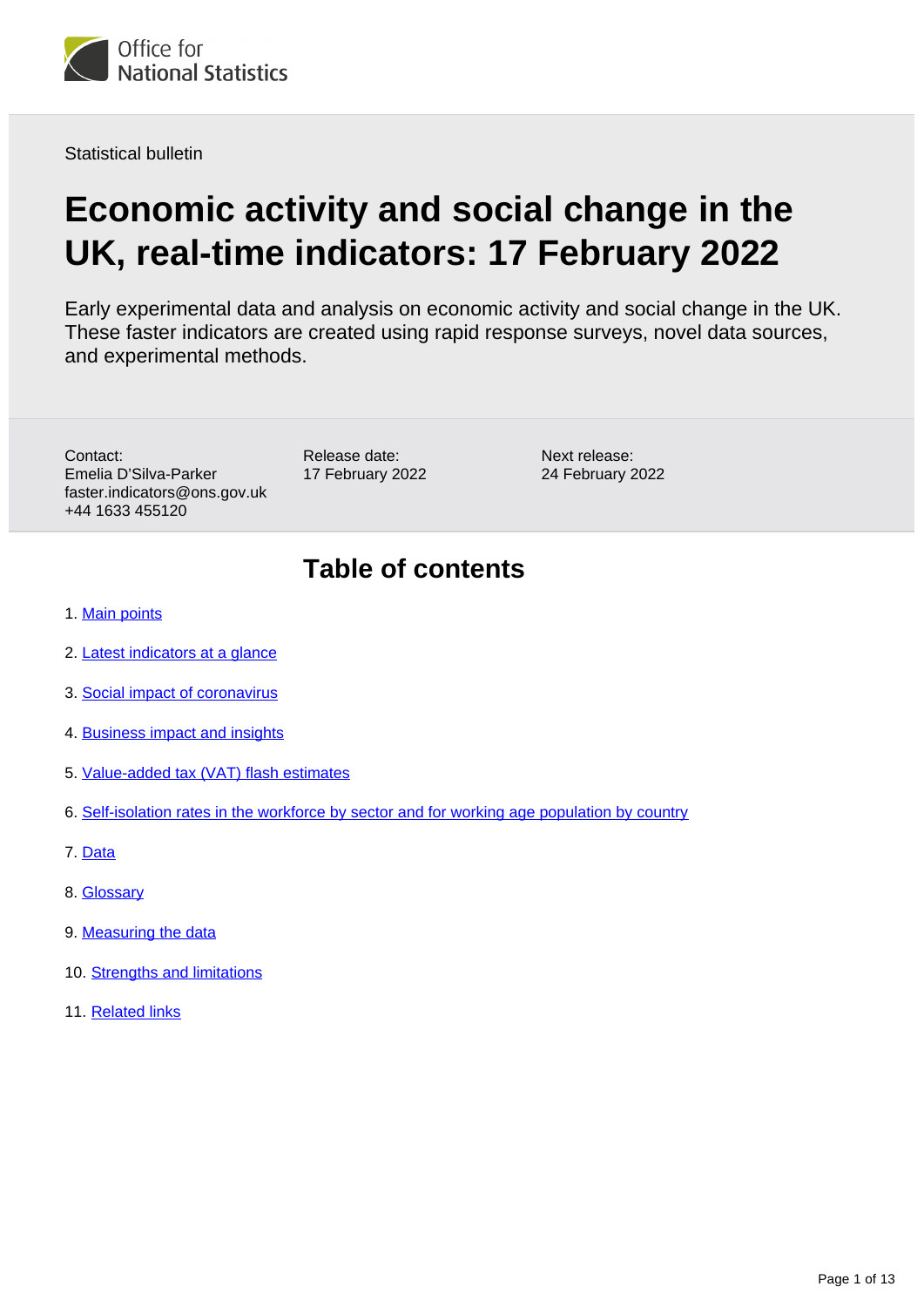# <span id="page-1-0"></span>**1 . Main points**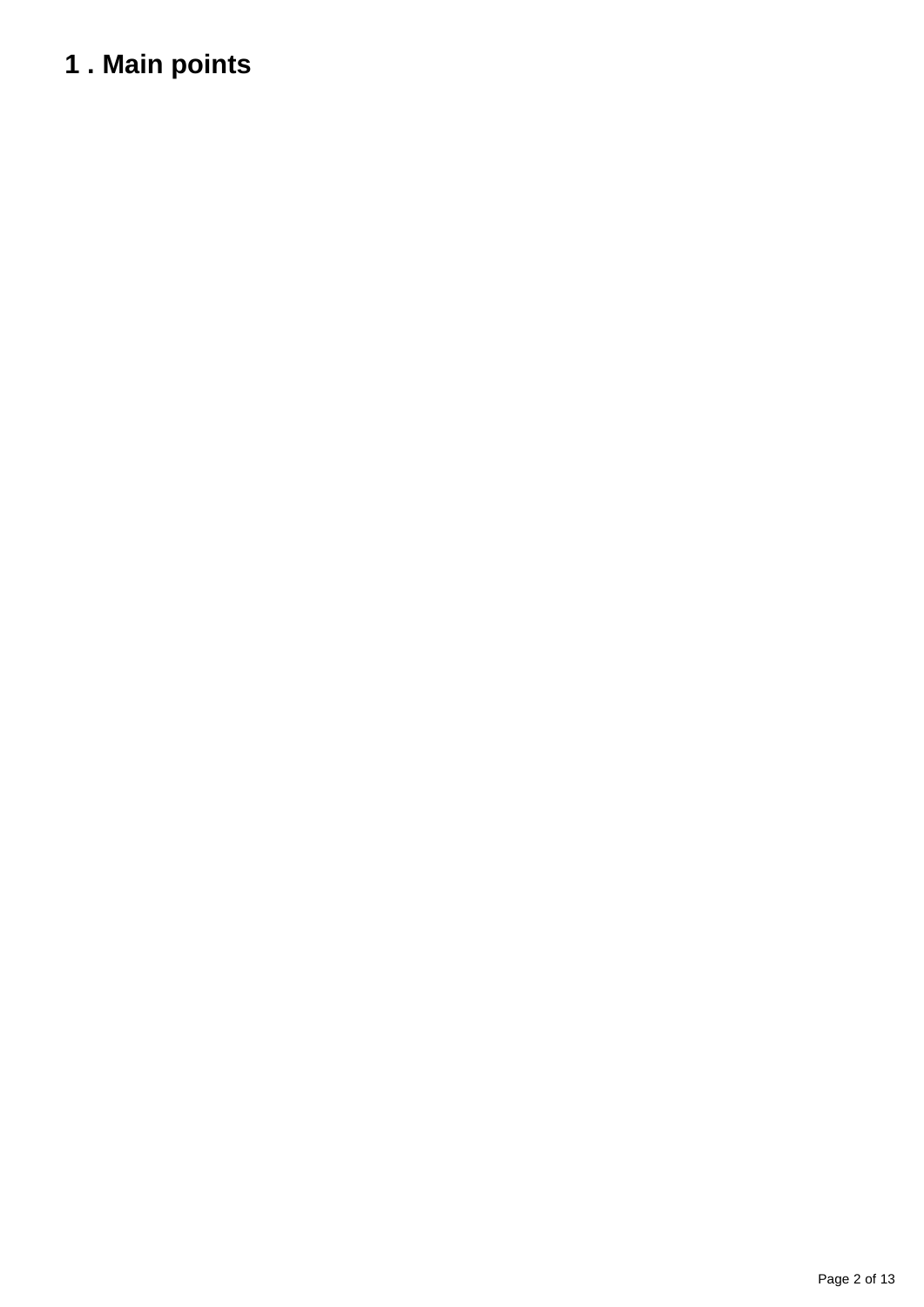- In the period 3 to 13 February 2022, 76% of adults reported their cost of living had increased over the last month; this was up 7 percentage points from 69% in the last period (Opinions and Lifestyle Survey, 3 to 13 February 2022). [Section 3](https://publishing.ons.gov.uk/economy/economicoutputandproductivity/output/bulletins/economicactivityandsocialchangeintheukrealtimeindicators/17february2022#social-impact-of-coronavirus).
- Between late December 2021 and late January 2022, the BICS standardised turnover balance estimate increased by 1.1% (initial results from Wave 50 of the Business Insights and Conditions Survey (BICS)). [Section 4.](https://www.ons.gov.uk/economy/economicoutputandproductivity/output/bulletins/economicactivityandsocialchangeintheukrealtimeindicators/17february2022#business-impact-and-insights)
- In January 2022, a net 3% of firms reported higher levels of turnover compared with the previous month (HM Revenue and Customs Value Added Tax (VAT) returns). [Section 5.](https://www.ons.gov.uk/economy/economicoutputandproductivity/output/bulletins/economicactivityandsocialchangeintheukrealtimeindicators/17february2022#value-added-tax-vat-flash-estimates)
- In the week to 12 February 2022, overall retail footfall in the UK increased by 2% from the previous week and was 86% of the level seen in the equivalent week of 2019; this is the fifth consecutive week of increasing retail footfall and was again driven in part by weekly rises in high street footfall (Springboard).
- The seven-day average estimate of UK seated diners increased by 17 percentage points in the week to 14 February 2022, to 129% of the level in the equivalent week of 2020; this increase coincides with Valentine' s Day in 2022, however, users should note that the equivalent week in 2020 does not include Valentine's Day (OpenTable).
- There was an average of 296 daily ship visits in the week to 13 February 2022, a 16% increase from the previous week; meanwhile, the average number of daily cargo and tanker ship visits increased by 8% over the same period, to 94 (exactEarth). See the [accompanying dataset.](https://www.ons.gov.uk/economy/economicoutputandproductivity/output/datasets/weeklyshippingindicators)
- The work sectors with the highest estimated percentages of people self-isolating because of coronavirus (COVID-19) were "teaching and education" (3.2%) and "social care" (2.7%) in the week ending 5 February 2022 (Coronavirus (COVID-19) Infection Survey (CIS)). [Section 6](https://www.ons.gov.uk/economy/economicoutputandproductivity/output/bulletins/economicactivityandsocialchangeintheukrealtimeindicators/17february2022#self-isolation-rates-in-the-workforce-by-sector-and-for-working-age-population-by-country).
- In the week to 10 February 2022, transactions at Pret A Manger stores increased in all store locations apart from Yorkshire and regional towns, where they remained broadly unchanged at 125% and 113% of the January 2020 average level respectively (Pret A Manger).
- The total volume of online job adverts on 11 February 2022 was 146% of its February 2020 average level, which was broadly similar to the level in the previous week (Adzuna). See the [accompanying dataset](https://www.ons.gov.uk/economy/economicoutputandproductivity/output/datasets/onlinejobadvertestimates).
- In the week to 10 February 2022, the aggregate CHAPS-based indicator of credit and debit card purchases was broadly unchanged from the previous week, at 96% of its February 2020 average; this stability follows the usual cyclical rise in spending around the end of the month (Bank of England CHAPS data). See the [accompanying dataset.](https://www.ons.gov.uk/economy/economicoutputandproductivity/output/datasets/ukspendingoncreditanddebitcards)
- The System Average Price (SAP) of gas decreased by 4% in the week to 13 February 2022 (National Grid). See the **accompanying dataset**.
- The seven-day average number of UK daily flights increased by 17% from the previous week and was 67% of the level seen in the equivalent week of 2020; the weekly increase coincides with half-term school holidays in some parts of the UK (EUROCONTROL). See the [accompanying dataset.](https://www.ons.gov.uk/economy/economicoutputandproductivity/output/datasets/dailyukflights)
- In the week ending 13 February 2022, the seasonally adjusted average count of traffic camera activity for "cars" in London and the North East decreased by 5% and 3% from the previous week respectively (Transport for London, North East traffic cameras). See the **accompanying dataset**.
- The volume of motor vehicle traffic on Monday 14 February 2022 was at 94% of its level in the first week of February 2020, which was broadly unchanged from the previous week (Department for Transport).
- There were 16,761 company incorporations in the week to 11 February 2022, which was broadly unchanged from the previous week (16,614) and the equivalent week of 2021 (16,882) (Companies House). See the [accompanying dataset](https://www.ons.gov.uk/economy/economicoutputandproductivity/output/datasets/companyincorporationsandvoluntarydissolutions).

Results presented in this bulletin are experimental and may be subject to revision.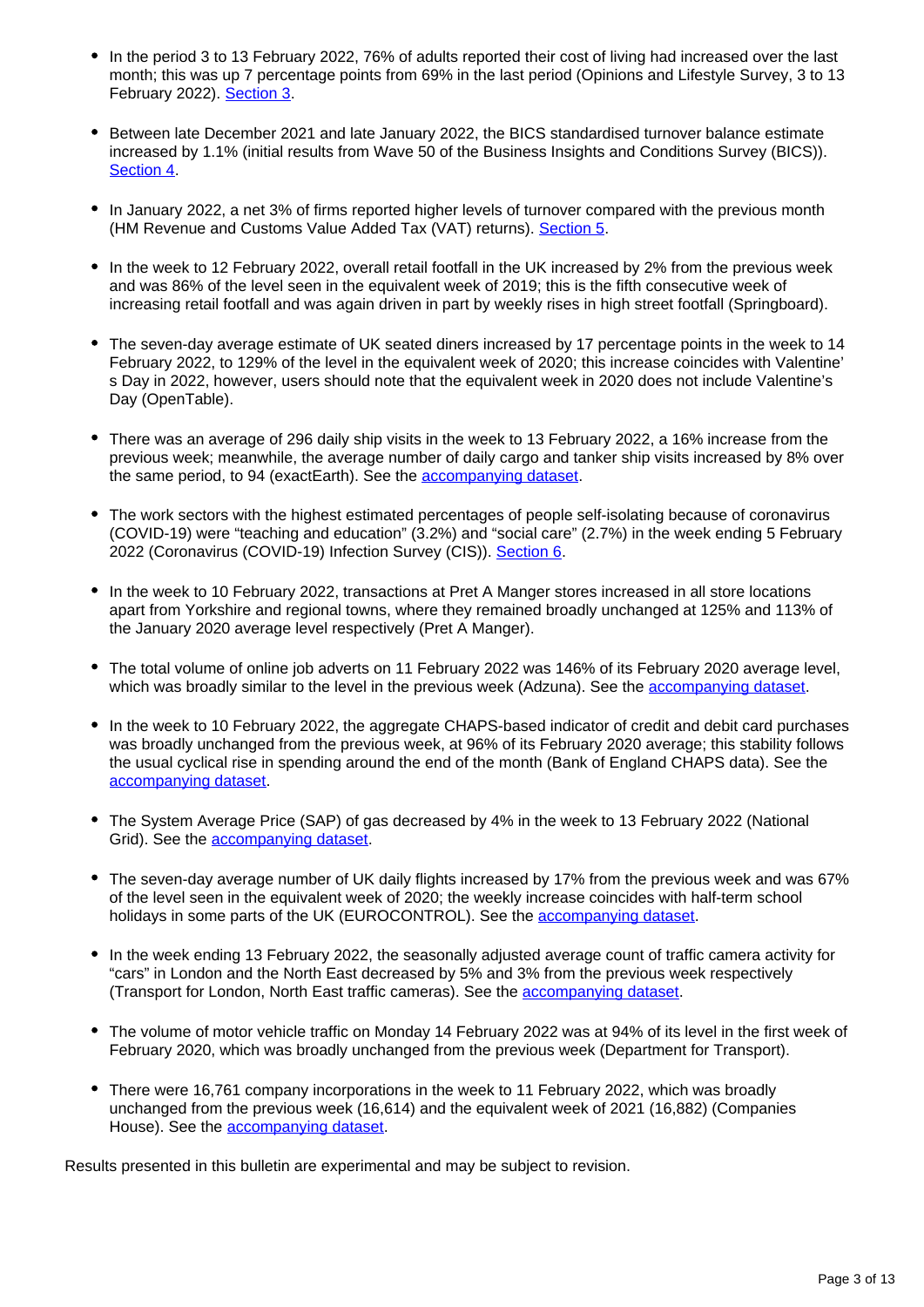## <span id="page-3-0"></span>**2 . Latest indicators at a glance**

#### **Notes:**

- 1. Users should note that the break in the available shipping data (from 14 to 19 June 2021) is when the data collection system changed.
- 2. \*Comparisons in OpenTable data are made with the equivalent week in 2019 until December 2021. From 1 January 2022 comparisons are made to the equivalent week in 2020. This is likely to change in the coming weeks and revert back to 2019 comparisons across the series.
- 3. Advanced notification of potential redundancies data is available in the [accompanying dataset](https://www.ons.gov.uk/economy/economicoutputandproductivity/output/datasets/advancednotificationofpotentialredundancies).
- 4. Users should note that, for the week ending 6 February 2022, there were a large number of Energy Performance Certificate (EPC) lodgements for existing dwellings in Yorkshire and the Humber from a housing association contract. Caution should be taken when interpreting this data.

## <span id="page-3-1"></span>**3 . Social impact of coronavirus**

This section includes some results from the Opinions and Lifestyle Survey (OPN) covering the period 3 to 13 February 2022. The survey went out to 4,464 adults in Great Britain and had a response rate of 70% (3,126 responses). Further information to help understand the impact of the coronavirus (COVID-19) pandemic on people, households and communities in Great Britain is available in [Coronavirus and the social impacts on Great](https://www.ons.gov.uk/peoplepopulationandcommunity/healthandsocialcare/healthandwellbeing/bulletins/coronavirusandthesocialimpactsongreatbritain/latest)  **Britain** 

### **Cost of living**

In the period 3 to 13 February 2022, 76% of adults reported their cost of living had increased over the last month; this was up 7 percentage points from 69% in the last period (19 to 30 January 2022). The most frequently reported reasons continued to be:

- rising food shop prices (90%)
- rising energy bills (77%)
- increases to the price of fuel (69%)

### **Travelling to work**

In the period 3 to 13 February 2022, the proportion of working adults in Great Britain who in the past seven days:

- travelled to work (both exclusively and in combination with working from home) increased by 6 percentage points to 68% (62% in the previous period 19 to 30 January 2022)
- worked exclusively from home decreased slightly to 17% (22% in the previous period)
- neither travelled to work nor worked from home remained similar to the previous period at 15% (16% in the previous period)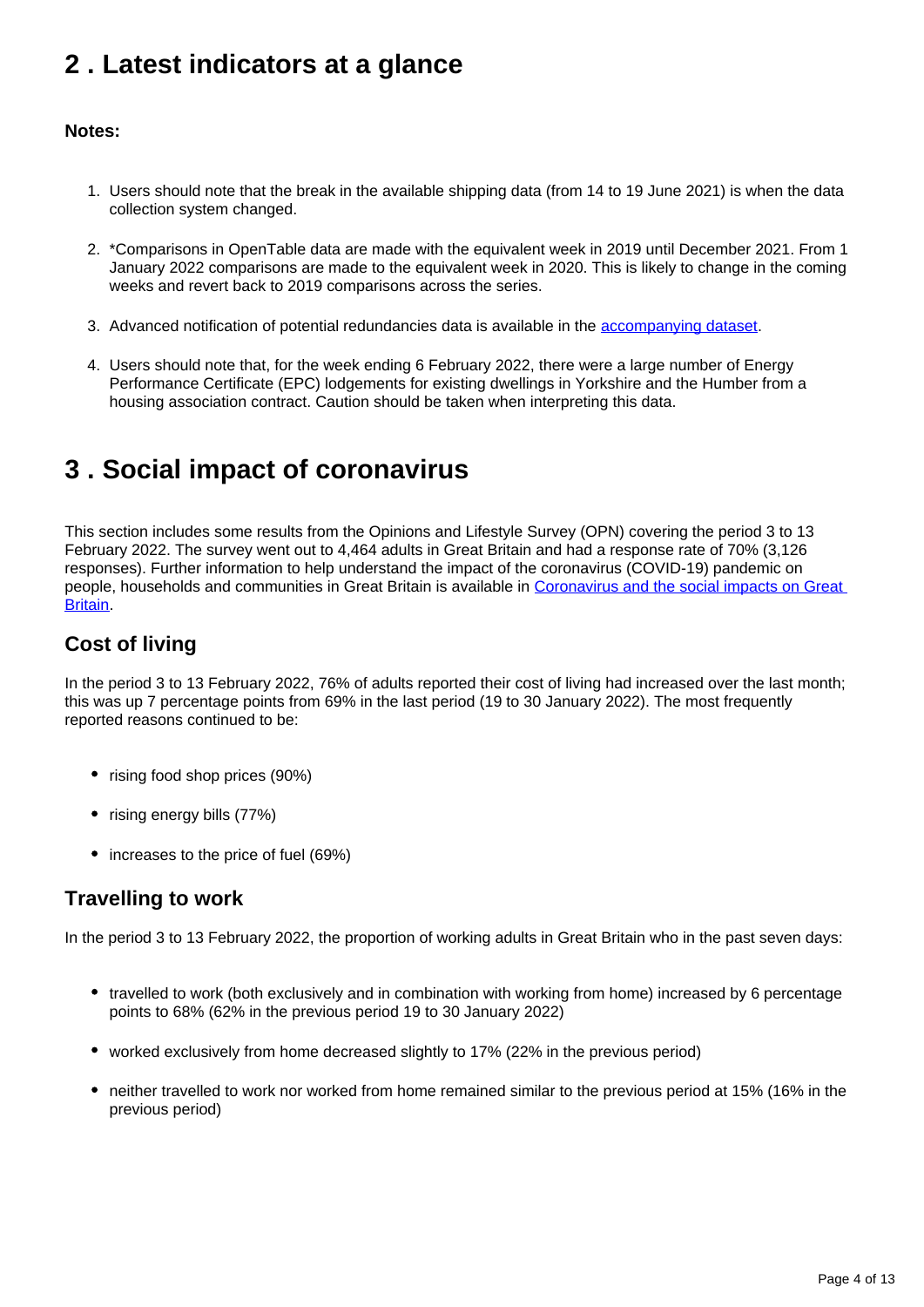## **Shopping**

Of the 96% of adults in Great Britain who reported leaving home in the past seven days (unchanged from the previous period), the proportion that did so to shop for food and medicine was unchanged from the last period at 83%.

The proportion of these adults who shopped for things other than food and medicine in the past seven days remained broadly similar to the previous period at 43%.

### **Face coverings**

Of the 96% of adults in Great Britain who reported leaving home in the past seven days, the proportion that did so and reported wearing a face covering decreased by 7 percentage points from the previous period, to 88%.

Further breakdowns, such as the situation when a face covering was worn (for example, while shopping), and by country, is available in [Coronavirus and the social impacts on Great Britain](https://www.ons.gov.uk/peoplepopulationandcommunity/healthandsocialcare/healthandwellbeing/bulletins/coronavirusandthesocialimpactsongreatbritain/latest).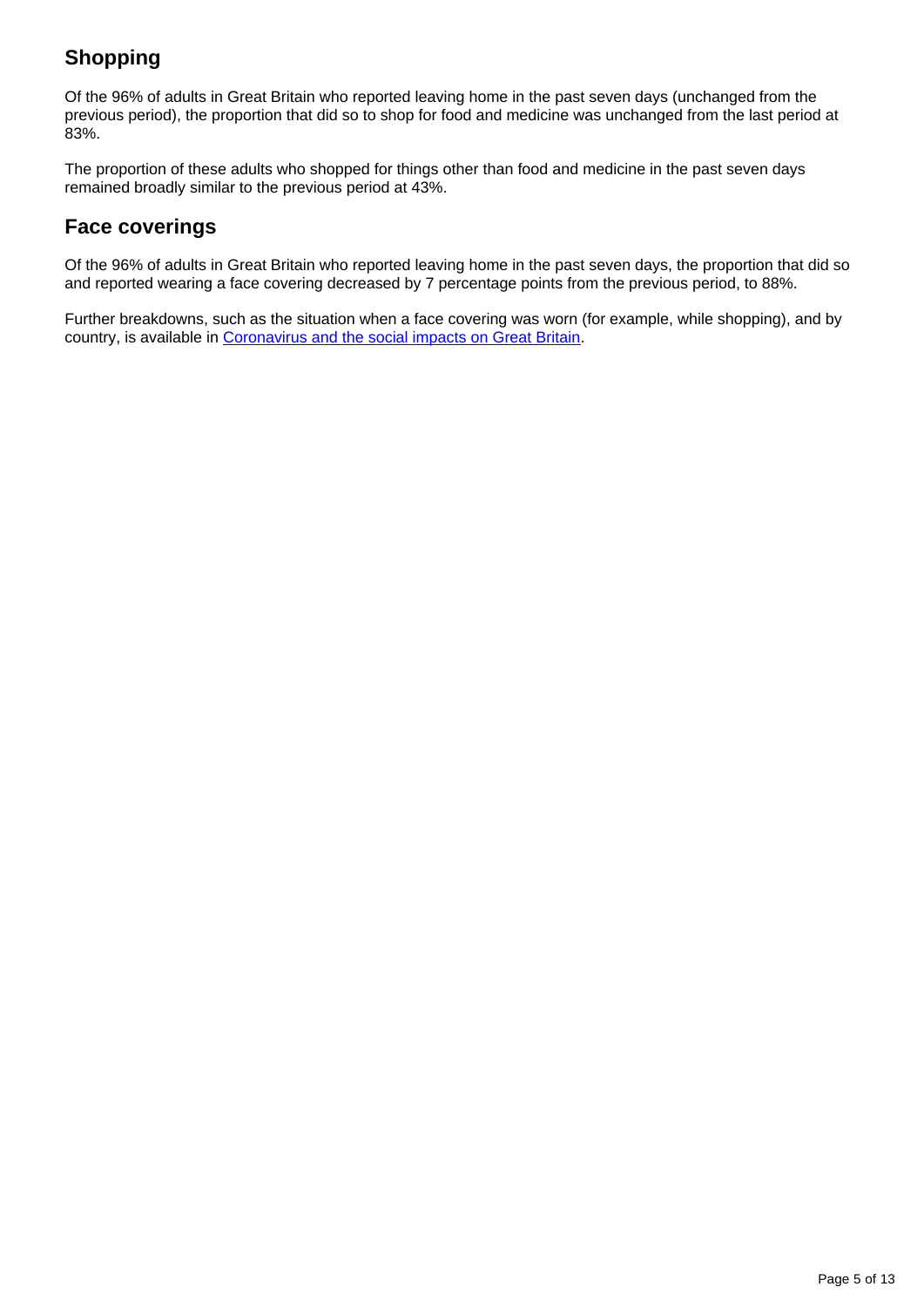# <span id="page-5-0"></span>**4 . Business impact and insights**

Initial results from Wave 50 of the Business Insights and Conditions Survey (BICS) cover the reference period 24 January to 6 February 2022, with a response rate of 17.7% (6,779 responses). The survey was live for the period 7 to 15 February 2022.

Data from the BICS have shown a similar trend to that of monthly gross domestic product (GDP) as published alongside results [from Wave 32](https://www.ons.gov.uk/businessindustryandtrade/business/businessservices/bulletins/businessinsightsandimpactontheukeconomy/17june2021#comparison-with-monthly-gdp-estimates-across-waves). This analysis has been further extended to improve the study of the relationship between the BICS and GDP monthly estimates. To ensure comparability, the GDP estimates used only include the same industries as those covered within the BICS. These estimates are then reweighted and termed as GDP\*.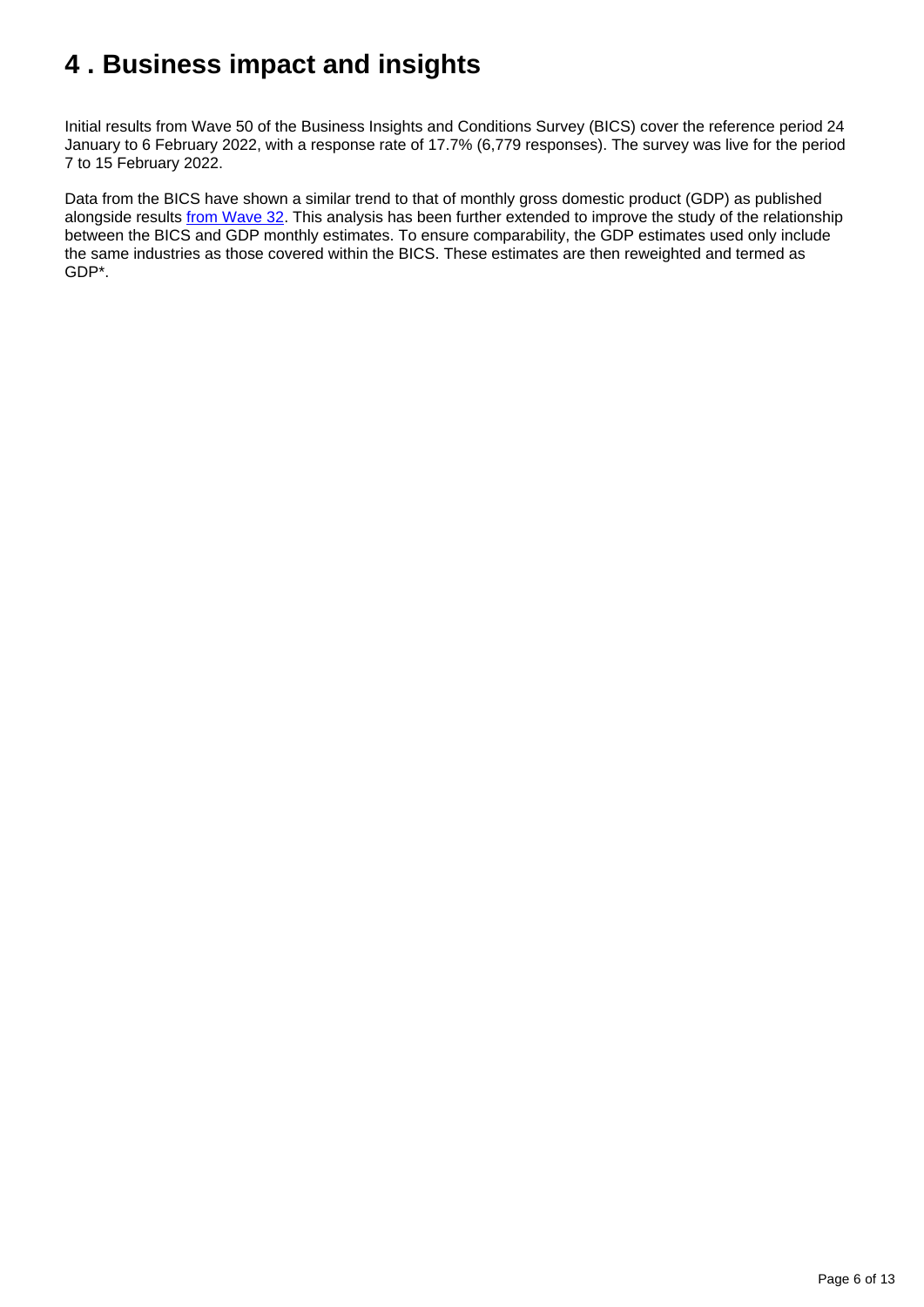#### **Figure 1: The BICS standardised turnover balance estimate increased by 1.1% between late December 2021 and late January 2022**

#### **BICS turnover balance standardised and monthly GDP\* estimates, index: 100 = 2019 average levels, UK, 7 June 2020 to 6 February 2022**

## Figure 1: The BICS standardised turnover balance estimate increased by 1.1% between late December 2021 and late January 2022

BICS turnover balance standardised and monthly GDP\* estimates, index: 100 = 2019 average levels, UK, 7 June 2020 to 6 February 2022



#### **Source: Office for National Statistics – Business Insights and Conditions Survey (BICS)**

**Notes:**

- 1. Final weighted results, Wave 7 to 49 and initial weighted results, Wave 50 of the Office for National Statistics' (ONS') Business Insights and Conditions Survey (BICS) and adjusted monthly gross domestic product (GDP) estimates.
- 2. Turnover balances are calculated by subtracting the percentage of businesses reporting a decrease in turnover, from the percentage of businesses who reported an increase in turnover. BICS turnover balances have been standardised and adjusted for magnitude and trading status.
- 3. GDP\* differs from [published monthly GDP](https://www.ons.gov.uk/economy/grossdomesticproductgdp/bulletins/gdpmonthlyestimateuk/latest) as industries not sampled in BICS are removed and then remaining industries are re-weighted.
- 4. BICS data are plotted in the middle of the reference period of each wave and GDP\* are plotted in the middle of the reference month.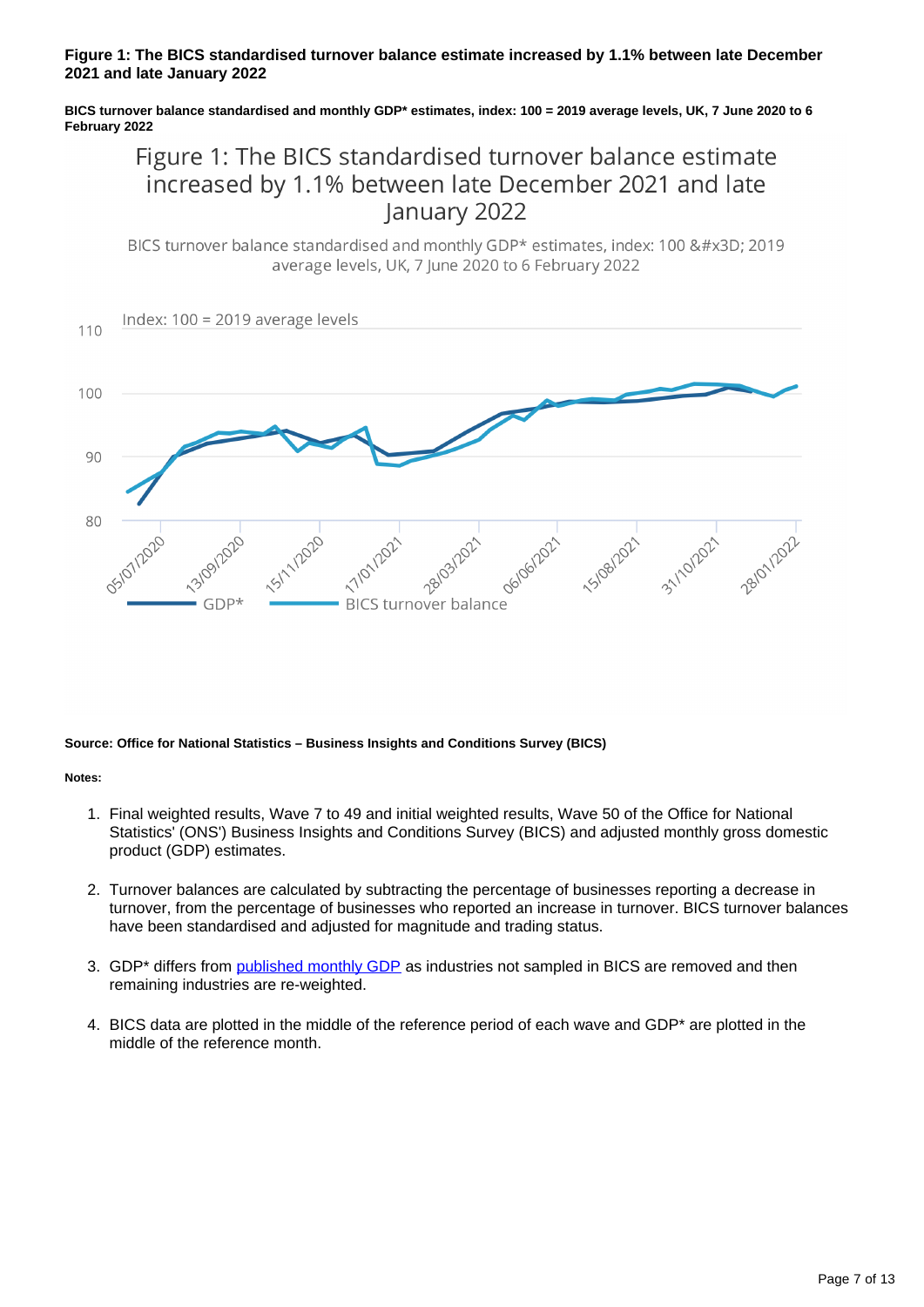#### **Figure 2: 13% of UK businesses reported that they were experiencing a shortage of workers in early February 2022, this has remained broadly unchanged since mid-January 2022**

**Worker shortage, businesses not permanently stopped trading, broken down by size band, weighted by count, UK, 7 to 15 February 2022**

Figure 2: 13% of UK businesses reported that they were experiencing a shortage of workers in early February 2022, this has remained broadly unchanged since mid-January 2022





#### **Source: Office for National Statistics – Business Insights and Conditions Survey (BICS)**

#### **Notes:**

- 1. Initial weighted results, Wave 50 of the Office for National Statistics' (ONS') Business Insights and Conditions Survey (BICS).
- 2. Bars may not sum to 100% because of rounding and percentages less than 1% being removed for disclosure purposes.
- 3. Size bands refer to the number of employees in a business.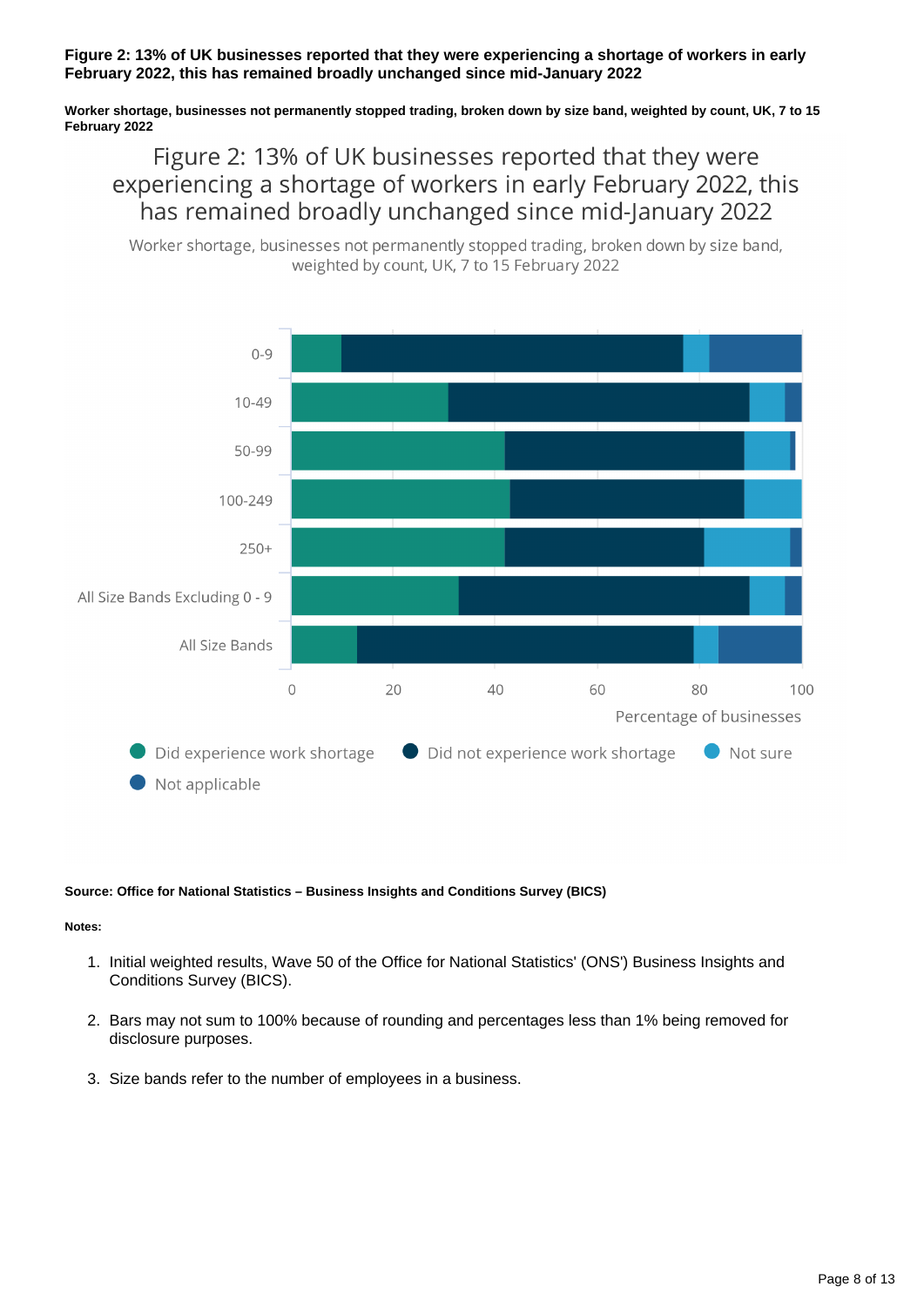# <span id="page-8-0"></span>**5 . Value-added tax (VAT) flash estimates**

The Value Added Tax (VAT) flash estimate diffusion indices complement the existing [VAT diffusion indices](https://www.ons.gov.uk/economy/economicoutputandproductivity/output/datasets/valueaddedtaxvat), but only use monthly VAT returns received up to the seventh day (day 7) after the end of the reporting month, which are typically returns submitted in the first five working days after the reporting month. For example, estimates for January 2022 use data for that period received up to 7 February 2022 from our VAT administrative data source, which account for around 10% to 15% of all monthly VAT returns.

In comparison, the [full coverage month 2 \(M2\)](https://www.ons.gov.uk/economy/economicoutputandproductivity/output/datasets/valueaddedtaxvatflashestimates) VAT diffusion indices use all monthly VAT returns received up to one calendar month after the reporting period. For example, estimates for December 2021 use data received up to 31 January 2022.

Flash estimates are published three weeks earlier and are therefore the fastest indicator of economic output that the Office for National Statistics (ONS) produces. Comparisons of the flash estimates against the previously published month 2 estimates can be found in the 20 January 2022 Economic activity and social change in the UK, [real-time indicators, Strengths and limitations section.](https://www.ons.gov.uk/economy/economicoutputandproductivity/output/bulletins/economicactivityandsocialchangeintheukrealtimeindicators/20january2022#strengths-and-limitations)

Turnover diffusion indices are an aggregate measure used to track whether most firms are reporting an increase or decrease in turnover in their VAT returns. They are calculated as the percentage of firms with increasing turnover minus the percentage with decreasing turnover. More information on the compilation and methodology of these estimates can be found in the [Economic activity and social change in the UK, real-time indicators](https://www.ons.gov.uk/economy/economicoutputandproductivity/output/methodologies/coronavirusandthelatestindicatorsfortheukeconomyandsocietymethodology)  [methodology.](https://www.ons.gov.uk/economy/economicoutputandproductivity/output/methodologies/coronavirusandthelatestindicatorsfortheukeconomyandsocietymethodology)

Table 1: A net 3% of firms reported increasing turnover in January 2022, compared with the previous month Value Added Tax turnover diffusion indices, day 7 estimates, comparison with previous month, UK, seasonally adjusted

|                           | Agriculture,<br><b>Total forestry</b><br>and fishing |      | <b>Production Construction Services</b> |         |
|---------------------------|------------------------------------------------------|------|-----------------------------------------|---------|
| Aug-21 0.01 0.01          |                                                      | 0.06 | $-0.06$                                 | 0.03    |
| Sep-21 0.01 -0.01         |                                                      | 0.03 | 0.01                                    | 0.02    |
| $Oct-21 -0.01 -0.04$      |                                                      | 0.09 | $-0.01$                                 | 0.03    |
| <b>Nov-21</b> $0.03 \, 0$ |                                                      | 0.04 | 0.02                                    | 0.06    |
| Dec-21 $-0.06 -0.04$      |                                                      | 0.01 | $-0.03$                                 | $-0.06$ |
| $Jan-22$ 0.03 0.01        |                                                      | 0.09 | 0.02                                    | 0.05    |

Source: HM Revenue and Customs – Value Added Tax returns

#### **Notes**

1. The contributions of these industries to monthly GDP are: agriculture 0.7% production 13.7%, construction 6.4% and services 79.2%.

Data for all available industries, including seasonally adjusted month-on-month estimates and non-seasonally adjusted month-on-month and month-on-year estimates, for turnover and expenditure, are available in the [accompanying dataset.](https://www.ons.gov.uk/economy/economicoutputandproductivity/output/datasets/valueaddedtaxvatflashestimates)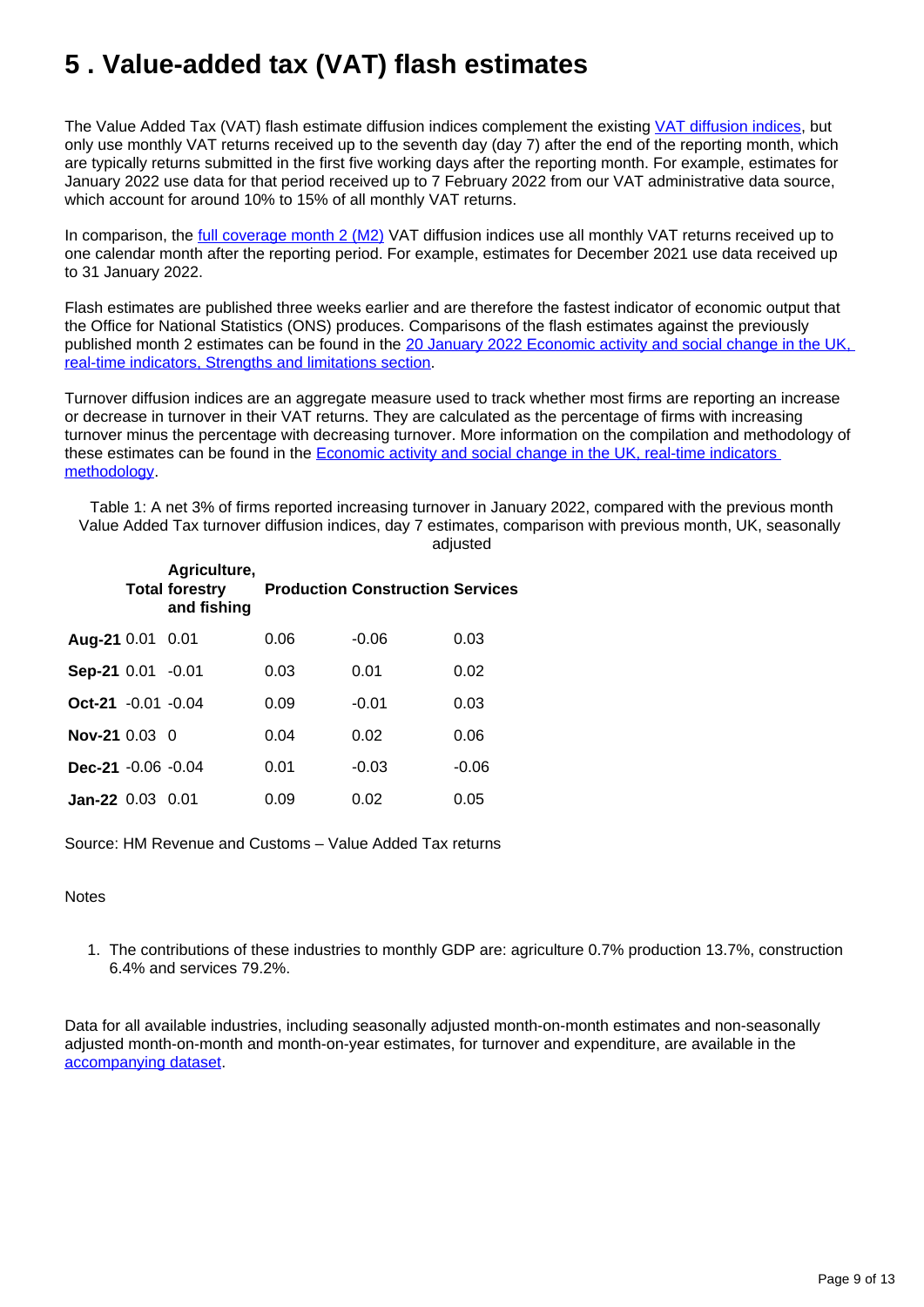## <span id="page-9-0"></span>**6 . Self-isolation rates in the workforce by sector and for working age population by country**

Data from the [Coronavirus \(COVID-19\) Infection Survey \(CIS\)](https://www.ons.gov.uk/peoplepopulationandcommunity/healthandsocialcare/conditionsanddiseases/bulletins/coronaviruscovid19infectionsurveyestimatesoftheukworkforceinselfisolationbysector/latest) were used to provide modelled estimates of the proportion of the workforce self-isolating because of coronavirus by work sector, and the proportion of the working age population self-isolating because of coronavirus by country.

In the week ending 5 February 2022, there were signs that the percentage of people self-isolating because of coronavirus (COVID-19) had decreased in all work sectors, but these are early indications and the trend is still uncertain. This follows an increase in self-isolation in "teaching and education", "social care" and "health-care" in the two weeks ending 29 January 2022.

#### **Figure 3: The percentage of the working-age population self-isolating because of coronavirus decreased in England, Scotland and Wales in the week ending 5 February 2022**

Estimated percentage of the working-age population (aged 17 to 69 years) self-isolating because of coronavirus from 19 December 2021 to 5 February 2022, UK countries

#### **Notes:**

- 1. All results are provisional and subject to revision.
- 2. These statistics refer to self-reported self-isolation occurring in working-age adults (aged 17 to 69 years), regardless of employment status, living in private households.
- 3. During the period shown, self-isolation requirements were frequently updated with different changes taking place at different times across the UK countries.

#### **Download the data**

#### [.xlsx](http://www.ons.gov.uk/visualisations/dvc1816/country/datadownload.xlsx)

#### **Figure 4: The sectors with the highest percentage of the workforce in self-isolation on 5 February were "teaching and education" and "social care", at 3.2% and 2.7%, respectively**

Estimated percentage of the workforce self-isolating because of coronavirus, by work sector, 12 December 2021 to 5 February 2022, UK

#### **Notes:**

- 1. All results are provisional and subject to revision.
- 2. These statistics refer to self-reported self-isolation in working adults (aged 16 years and over) living in private households.
- 3. In the "teaching and education" work sector, there is a 95% confidence interval from 2.4% to 4.3%.
- 4. In the "social care" work sector, there is a 95% confidence interval from 1.9% to 3.9%.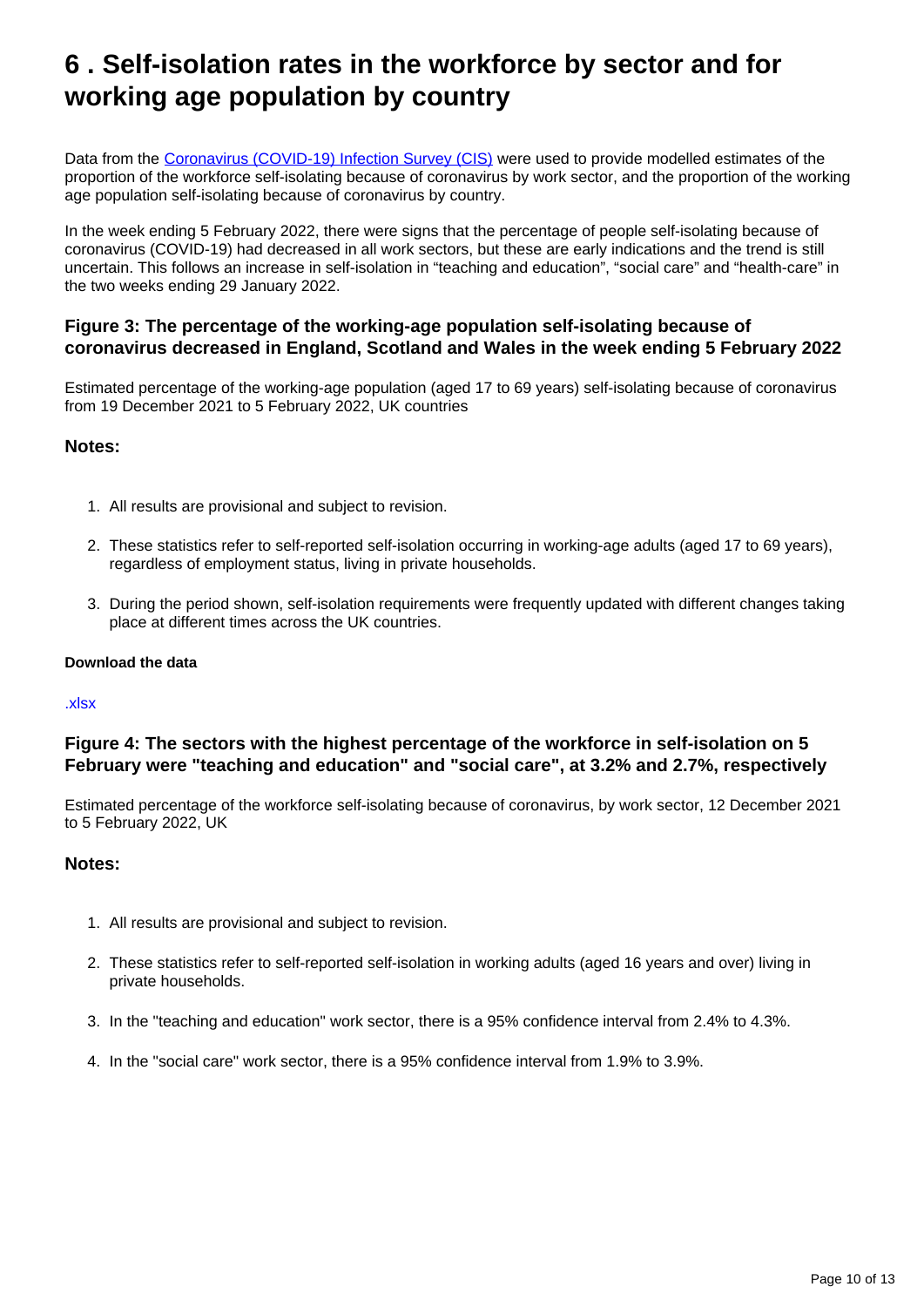#### **Download the data**

#### [.xlsx](www.ons.gov.uk/visualisations/dvc1816/occupation/datadownload.xlsx)

More information on how these estimates were calculated is available in Coronavirus (COVID-19) Infection [Survey estimates of the UK workforce in self-isolation by sector,](https://www.ons.gov.uk/peoplepopulationandcommunity/healthandsocialcare/conditionsanddiseases/bulletins/coronaviruscovid19infectionsurveyestimatesoftheukworkforceinselfisolationbysector/latest) published on 14 February 2022.

A breakdown of the CIS data is available in the **accompanying dataset**.

## <span id="page-10-0"></span>**7 . Data**

[Value Added Tax flash estimates](https://www.ons.gov.uk/economy/economicoutputandproductivity/output/datasets/valueaddedtaxvatflashestimates) Dataset | Released 17 February 2022 Early estimates of turnover and expenditure diffusion indices from HMRC VAT data.

#### [Advance potential redundancies](https://www.ons.gov.uk/economy/economicoutputandproductivity/output/datasets/advancednotificationofpotentialredundancies)

Dataset | Released 17 February 2022 Weekly dataset showing the number of potential redundancies and employers proposing redundancies, submitted to Insolvency Service via HR1 forms.

#### [Daily UK flights](https://www.ons.gov.uk/economy/economicoutputandproductivity/output/datasets/dailyukflights)

Dataset | Released 17 February 2022 Experimental daily UK flight numbers and rolling seven-day average, including flights to, from, and within the UK.

[Weekly shipping indicators](https://www.ons.gov.uk/economy/economicoutputandproductivity/output/datasets/weeklyshippingindicators) Dataset | Released 17 February 2022 Experimental weekly and daily ship visits dataset covering UK ports.

[Traffic camera activity](https://www.ons.gov.uk/economy/economicoutputandproductivity/output/datasets/trafficcameraactivity) Dataset | Released 17 February 2022 Experimental daily traffic camera counts data for busyness indices covering the UK.

#### [UK spending on credit and debit cards](https://www.ons.gov.uk/economy/economicoutputandproductivity/output/datasets/ukspendingoncreditanddebitcards)

Dataset | Released 17 February 2022 Experimental indicator for monitoring UK retail purchases derived from the Bank of England's CHAPS data.

Users should note that this section lists a selection of the data available with this publication. For the full list of available datasets please see the **accompanying dataset page**.

## <span id="page-10-1"></span>**8 . Glossary**

### **Faster indicator**

A faster indicator provides insights into economic activity using close-to-real-time big data, administrative data sources, rapid response surveys or Experimental Statistics, which represent useful economic and social concepts.

### **Company incorporations**

Incorporations are when a company is added to the Companies House register of limited companies. This can also include where an existing business applies to become a limited company, where it was not one before.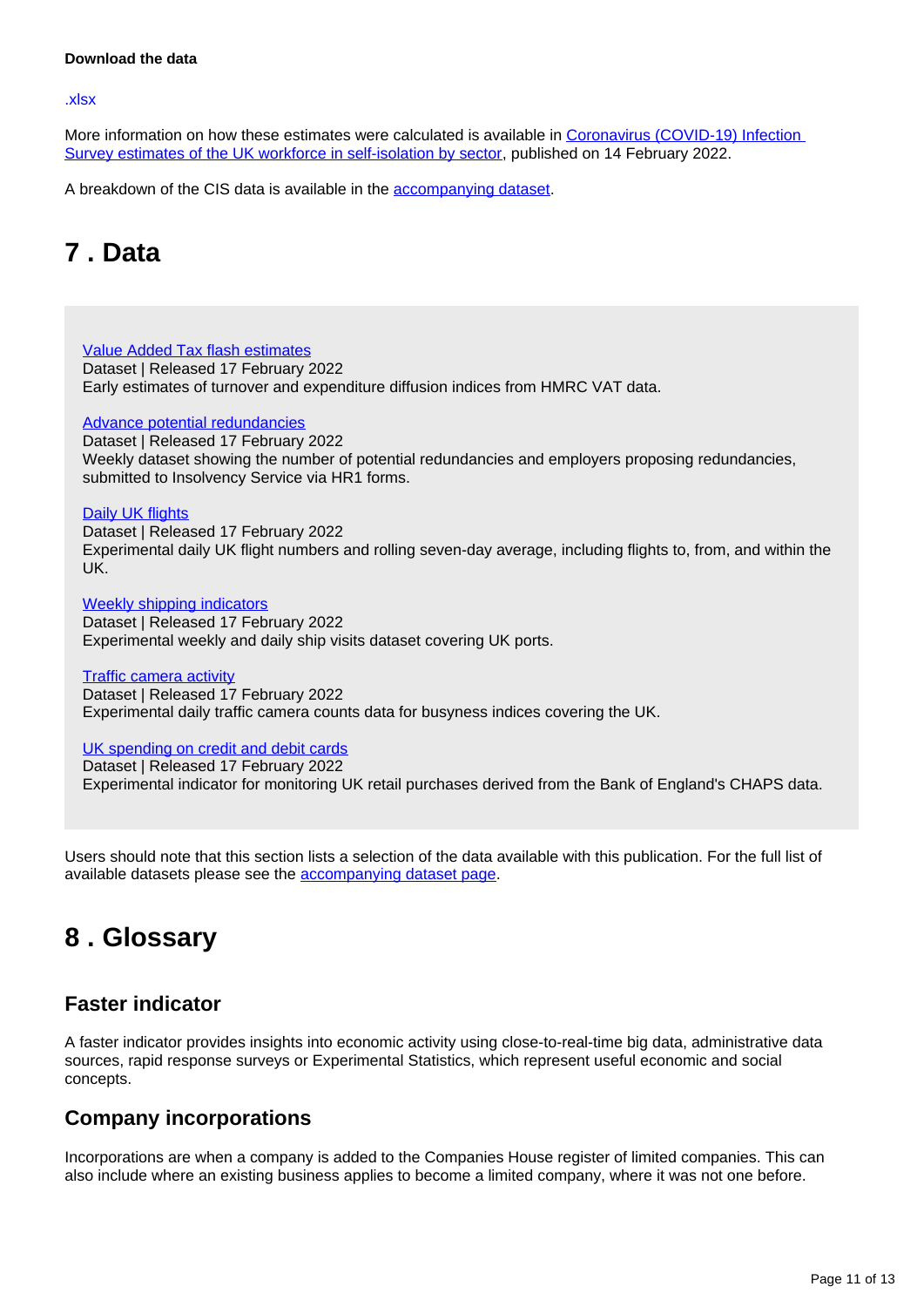## **Voluntary dissolution applications**

A voluntary dissolution application is when a company applies to begin dissolution proceedings. As such, they effectively choose to be removed from the Companies House register. For a company to be eligible to voluntarily dissolve, it should not have completed any trading activity for a period of three months.

## **Compulsory dissolutions**

When a company fails to file the required financial accounts and/or confirmation statements, if no contact is received by Companies House following a series of letters to the company and its officers, a first gazette notice is published in the Gazette, a notice of the Registrar's intention to dissolve the company.

### **Diffusion index**

The diffusion index tracks the growth in turnover and expenditure of firms. It is constructed to lie between negative 1 and 1. For example, if 65% of firms have increasing turnover, 30% have decreasing turnover and 5% turnover remains unchanged, then the diffusion index is 0.35.

### **New reporter**

A new reporter is defined as a firm with a Value Added Tax (VAT) reference (that is, firm identification number), which has not previously reported its VAT returns. New reporters are published within one month of the end of the reporting period. The new reporting behaviour measure is classified by the month the data were received by HM Revenue and Customs (HMRC), known as the receipt date; this is not necessarily the same as the reference period (the period for which the VAT return is made).

## <span id="page-11-0"></span>**9 . Measuring the data**

### **UK coronavirus (COVID-19) restrictions**

A full overview of coronavirus (COVID-19) restrictions for each of the four UK constituent countries can be found:

- [England](https://www.gov.uk/coronavirus)
- **[Scotland](https://www.gov.scot/coronavirus-covid-19/)**
- [Wales](https://gov.wales/coronavirus)
- [Northern Ireland](https://www.nidirect.gov.uk/campaigns/coronavirus-covid-19)

These restrictions should be considered when interpreting the data featured throughout this bulletin.

# <span id="page-11-1"></span>**10 . Strengths and limitations**

Information on the strengths and limitations of the indicators in this bulletin is available in the Economic activity [and social change in the UK, real-time indicators methodology.](https://www.ons.gov.uk/economy/economicoutputandproductivity/output/methodologies/coronavirusandthelatestindicatorsfortheukeconomyandsocietymethodology)

The methodology for the advanced notifications of potential redundancies dataset can be found in the in the 3 [February 2022 Economic activity and social change in the UK, real-time indicators publication](https://www.ons.gov.uk/economy/economicoutputandproductivity/output/bulletins/economicactivityandsocialchangeintheukrealtimeindicators/3february2022#strengths-and-limitations). In the coming weeks there will be a full methodology paper published, which will be linked in this bulletin.